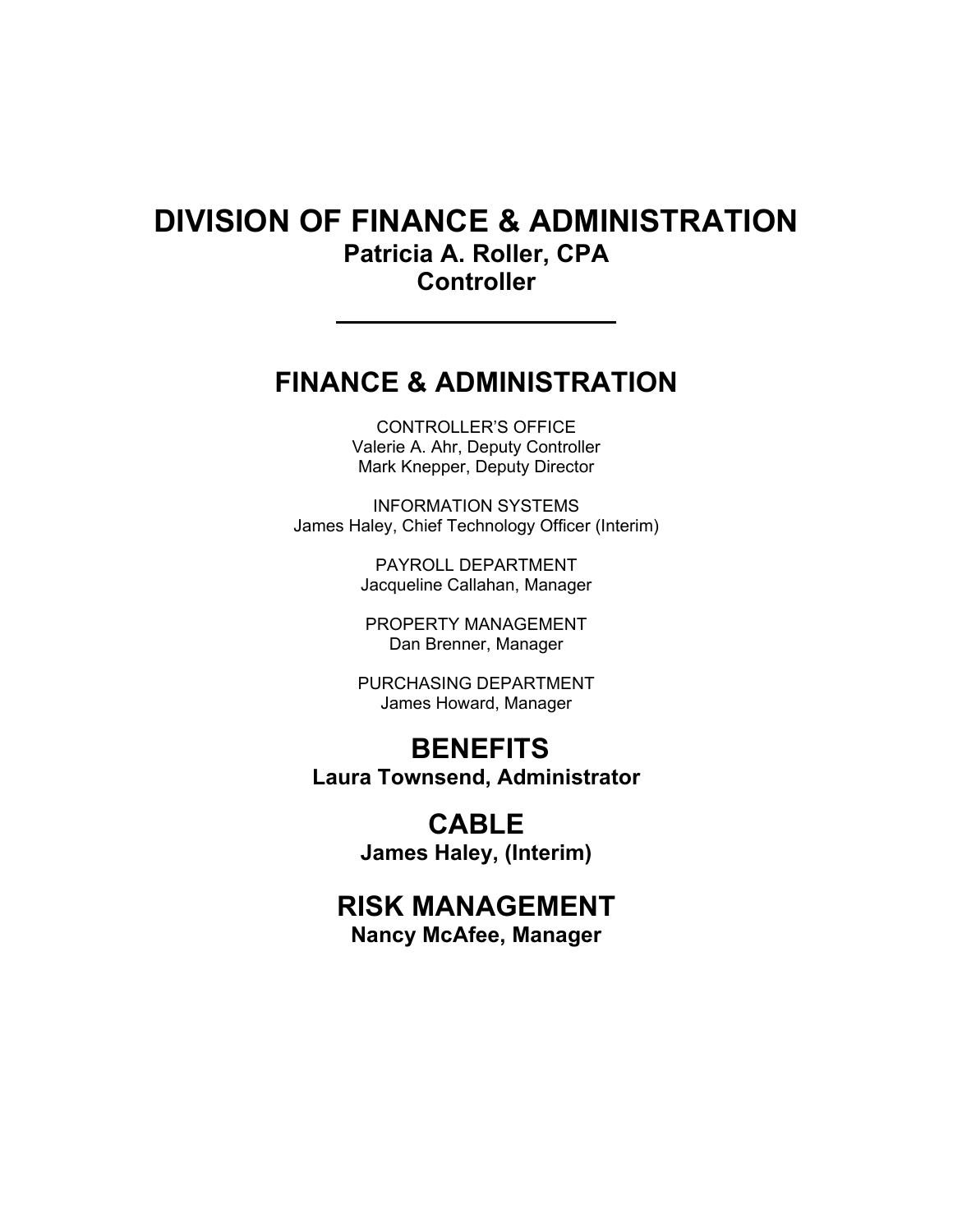# FINANCE & ADMINISTRATION DIVISION Controller's Office/ Information Systems/ Payroll/ Property Management / Purchasing

## Mission Statement

The mission of the Finance & Administration Division is to ensure the proper fiscal management of the revenues received and expenses incurred by the City of Fort Wayne and serve as an administrative resource to all City Divisions as they execute their responsibilities for the citizens of Fort Wayne.

## Goals and Objectives

- To safeguard the assets of the City of Fort Wayne through strong internal controls
- To ensure expense management through strong fiscal control
- To ensure adequate resources are available to ensure a safe city, to gain and retain jobs, to maintain the City's parks and infrastructure
- To ensure the highest quality of recruitment, retention, development and recognition of City employees who demonstrate the values and behaviors that allow the City of Fort Wayne to achieve its strategic goals and objectives
- To ensure quality, reliable, available, recoverable and cost effect information systems and services to the City of Fort Wayne
- To ensure the highest quality of administrative support to all City Divisions
- To serve as resource to all City Divisions as they serve the taxpayers of Fort Wayne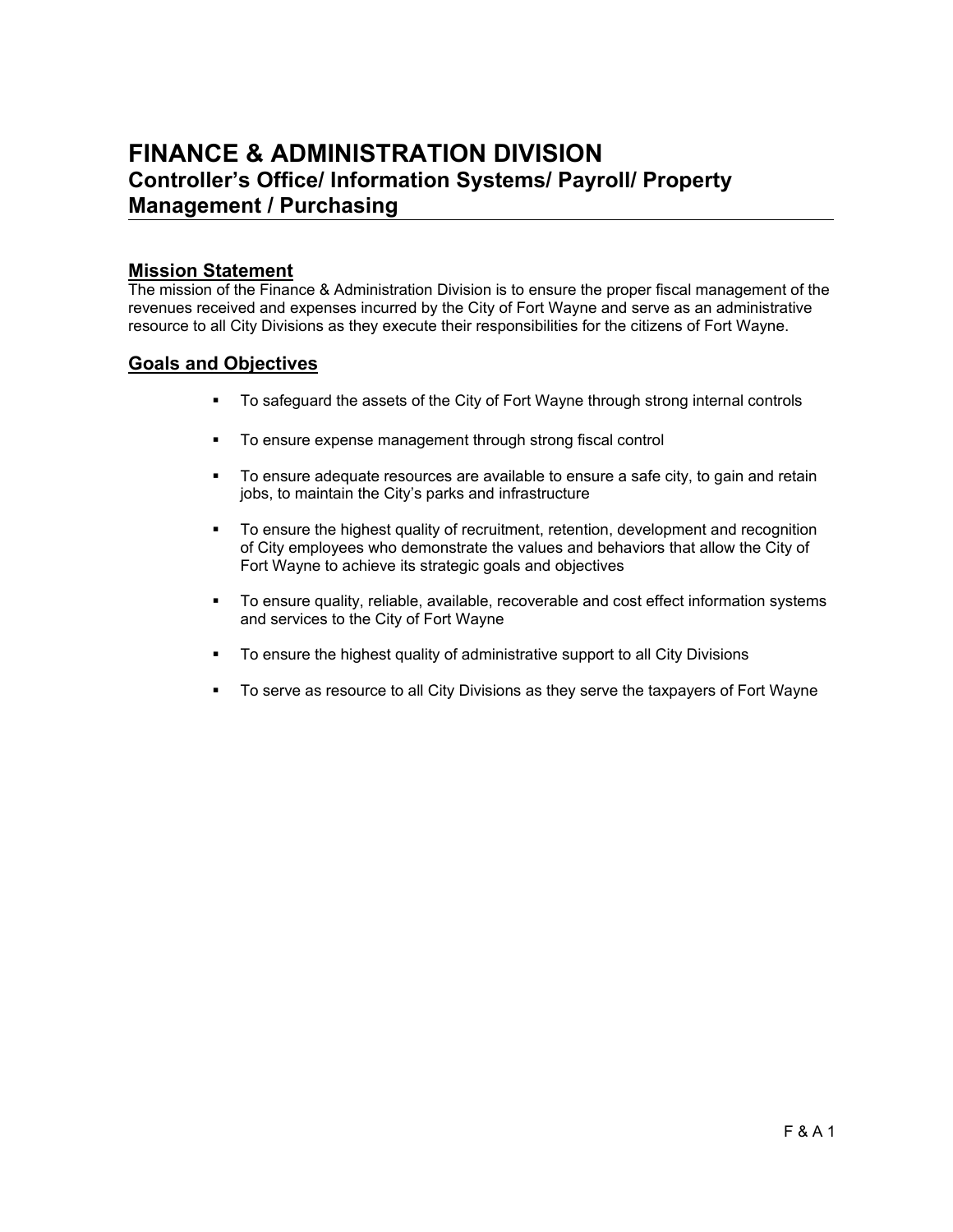#### FINANCE & ADMINISTRATION Dept # 010-002 (Combined) 2009 BUDGET COMPARISON

|                   |                           | 2008 ACTUAL |                |                  | \$ INC/(DEC)       | % CHANGE |                          |                          |                |
|-------------------|---------------------------|-------------|----------------|------------------|--------------------|----------|--------------------------|--------------------------|----------------|
|                   |                           |             | 2007           | <b>THRU</b>      | 2008 REVISED       |          | 2009                     | FROM 2008 APPR           | FROM 2008 APPR |
|                   |                           |             | <b>ACTUAL</b>  | 30-Jun-08        | <u>BUDGET</u>      |          | <u>SUBMITTED</u>         | <u>TO 2009</u>           | <u>TO 2009</u> |
|                   | 5111 WAGES-REG            | \$          | 1,347,073      |                  | \$<br>1,390,589 \$ |          | 1,404,514 \$             | 13,925                   |                |
|                   | 5115 PARTTIME             |             | $\overline{a}$ |                  | 4,848              |          |                          | (4,848)                  |                |
|                   | <b>TOTAL WAGES</b>        | \$          | 1,347,073      |                  | \$<br>1,395,437 \$ |          | 1,404,514 \$             | 9,077                    | 0.65%          |
|                   | 5131 PERF                 |             | 84,191         |                  | 97,341             |          | 101,830                  | 4,489                    |                |
|                   | 5132 FICA                 |             | 98,783         |                  | 106,751            |          | 107,457                  | 706                      |                |
|                   | 5134 GROUP HEALTH INSUR   |             | 221,000        |                  | 225,000            |          | 225,000                  | $\sim$                   |                |
|                   | 5136 UNEMPLOYMENT         |             | 1,367          |                  | 1,395              |          | 1,395                    | (1)                      |                |
|                   | 5137 WORKERS COMP         |             | 2,220          |                  | 2,318              |          | 2,336                    | 18                       |                |
|                   | 513A PERF/FRINGE          |             | 40,412         |                  | 41,718             |          | 42,131                   | 413                      |                |
|                   | 513R RETIREE HEALTH INSUR |             | 8,500          |                  | 9,000              |          | 9,000                    | $\sim$                   |                |
| <b>TOTAL 5100</b> |                           | \$          | 1,803,546      | 983,498 \$<br>\$ | 1,878,960          | -\$      | 1,893,663 \$             | 14,703                   | 0.78%          |
|                   |                           |             |                |                  |                    |          |                          |                          |                |
|                   | 5212 STATIONARY/FORMS     | \$          | 8,582          |                  | \$<br>17,656 \$    |          | 19,386 \$                | 1,730                    |                |
|                   | 5213 COMPUTER SUPPL       |             | 20,975         |                  | 30,240             |          | 30,000                   | (240)                    |                |
|                   | 5219 OTHR OFFC SUPPL      |             | 17,709         |                  | 22,286             |          | 22,822                   | 536                      |                |
|                   | 5231 GASOLINE             |             | 1,300          |                  | 2,100              |          | 1,300                    | (800)                    |                |
|                   | 5263 OTHR REP PRT         |             | 181            |                  | 575                |          | 475                      | (100)                    |                |
|                   | 5299 OTHER MTLS           |             | 1,693          |                  | 1,410              |          | 1,410                    | $\sim$                   |                |
| <b>TOTAL 5200</b> |                           | \$          | 50,440         | 56,794 \$<br>\$  | 74,267 \$          |          | 75,393 \$                | 1,126                    | 1.52%          |
|                   |                           |             |                |                  |                    |          |                          |                          |                |
|                   | 5314 CONSULT SRVCS        | \$          | 2,297,942      |                  | \$<br>1,973,000 \$ |          | 2,128,035 \$             | 155,035                  |                |
|                   | 5315 APPRAISAL/INSPECTION |             | 1,950          |                  | 8,000              |          | 8,000                    |                          |                |
|                   | 5318 ELECTION EXP         |             | 401,419        |                  | $\sim$             |          | $\overline{\phantom{a}}$ |                          |                |
|                   | 531C AUDIT FEES           |             | 13,882         |                  | 20,000             |          | 20,000                   |                          |                |
|                   | 531H BANK SERVICES        |             | 348            |                  | 420                |          | 420                      |                          |                |
|                   | 531K SEMINAR FEES         |             | 5,038          |                  | 25,280             |          | 19,530                   | (5,750)                  |                |
|                   | 531S SOFTWARE TRAIN       |             | $\sim$         |                  | 250                |          | $\sim$                   | (250)                    |                |
|                   | 5322 POSTAGE              |             | 136,507        |                  | 137,890            |          | 135,701                  | (2, 189)                 |                |
|                   | 5323 TELEPHONE            |             | 76,871         |                  | 61,384             |          | 66,475                   | 5,091                    |                |
|                   | 5324 TRAVEL               |             | 11,821         |                  | 18,750             |          | 11,750                   | (7,000)                  |                |
|                   | 5326 MILEAGE              |             | 1,647          |                  | 2,654              |          | 2,790                    | 136                      |                |
|                   | 532C CELL PHONE           |             | $\sim$         |                  | 600                |          | 12,000                   | 11,400                   |                |
|                   | 532L LONG DISTANCE        |             | 2,083          |                  | 2,680              |          | 2,680                    | $\sim$                   |                |
|                   | 5331 PRINTING             |             | 8,270          |                  | 18,000             |          | 18,550                   | 550                      |                |
|                   | 5332 PUB LEGAL            |             | 2,701          |                  | 3,705              |          | 3,630                    | (75)                     |                |
|                   | 5342 LIABILITY INSUR      |             | 2,567          |                  | 3,250              |          | 3,689                    | 439                      |                |
|                   | 5354 SEWAGE               |             | 151            |                  | 372                |          | 372                      | $\sim$                   |                |
|                   | 5363 CONT OTH REP         |             | 10,223         |                  | 16,185             |          | 20,685                   | 4,500                    |                |
|                   | 5364 CONT SRF REP         |             | 19,260         |                  | 38,763             |          | 38,763                   | $\overline{\phantom{a}}$ |                |
|                   | 5367 MAINT SOFTWARE       |             | 560,423        |                  | 610,610            |          | 600,000                  | (10, 610)                |                |
|                   | 5369 CONT SRVCS           |             | 74,637         |                  | 156,782            |          | 133,006                  | (23, 776)                |                |
|                   | 536A MT. HARD WARE        |             | 33,835         |                  | 118,615            |          | 242,715                  | 124,100                  |                |
|                   | 536M CONT SRVCS - MOWING  |             | 56,428         |                  | 143,086            |          | 186,012                  | 42,926                   |                |
|                   | 536P CONT MNT & REP-HVAC  |             | 165,244        |                  | 176,714            |          | 176,714                  | $\sim$                   |                |
|                   | 536T GARAGE TARGET        |             | 4,556          |                  | 4,646              |          | 4,758                    | 113                      |                |
|                   | 5371 BLDG RENT            |             | 904,834        |                  | 928,176            |          | 965,903                  | 37,727                   |                |
|                   | 5373 COMPUTER RENT        |             | 172,728        |                  | 353,364            |          | 267,000                  | (86, 364)                |                |
|                   | 5374 OTHER EQ RENT        |             | 9,166          |                  | 9,274              |          | 10,661                   | 1,387                    |                |
|                   | 5375 OTHER RENT           |             | 6,844          |                  | 6,969              |          | 6,969                    | $\overline{\phantom{a}}$ |                |
|                   | 5377 CC BLD PKG           |             | 1,765          |                  | 1,200              |          | 1,200                    | $\overline{a}$           |                |
|                   | 5383 AGT FEE BOND         |             | 600            |                  | 250                |          | 250                      | $\overline{\phantom{a}}$ |                |
|                   | 5391 SUBS & DUES          |             | 51,205         |                  | 52,521             |          | 68,496                   | 15,975                   |                |
|                   | 5393 TAXES                |             | 327            |                  | 1,000              |          | 1,000                    | $\blacksquare$           |                |
|                   | 5395 GRANTS-SUBS          |             | 25,000         |                  | 50,000             |          | $\blacksquare$           | (50,000)                 |                |
|                   | 5398 MICRO FICHE          |             | 348            |                  | 400                |          | 400                      | $\blacksquare$           |                |
|                   | 5399 OTHR SRVCS           |             | 985            |                  | 3,167              |          | 1,637                    | (1,530)                  |                |
|                   | 539A OP TRANS OUT         |             | 405,000        |                  | 250,000            |          | 250,000                  | $\overline{\phantom{a}}$ |                |
|                   | 539B MASTER LEASE         |             | 607,732        |                  | 607,732            |          | 392,482                  | (215, 250)               |                |
|                   | 539D DRAINAGE ASSMT       |             | 616            |                  | 1,440              |          | 1,440                    |                          |                |
| <b>TOTAL 5300</b> |                           | \$          | 6,074,953 \$   | 2,613,613 \$     | 5,807,129 \$       |          | 5,803,713 \$             | (3, 416)                 | $-0.06%$       |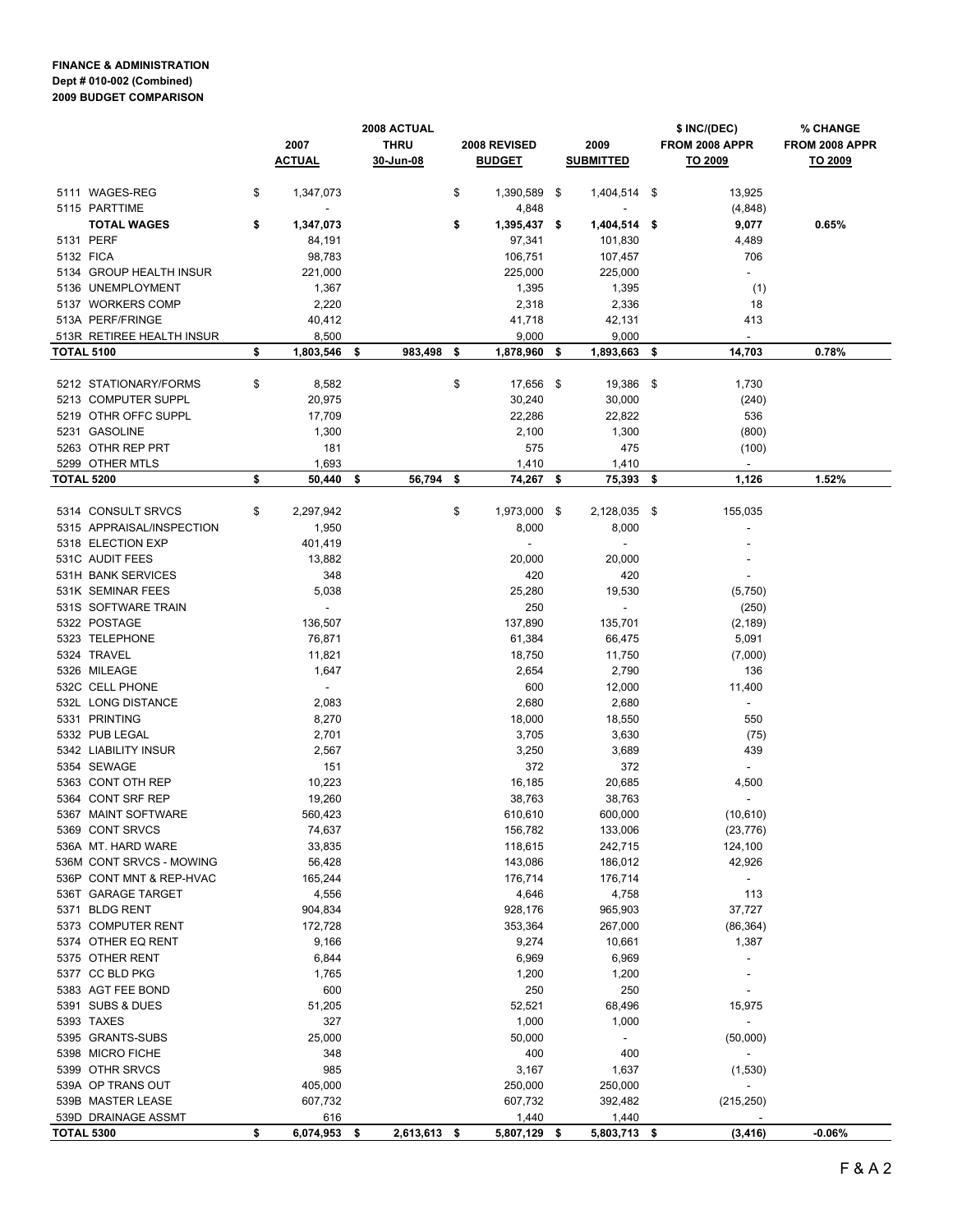#### FINANCE & ADMINISTRATION Dept # 010-002 (Combined) 2009 BUDGET COMPARISON

| 2007<br><b>ACTUAL</b> |    |                          |   | 2008 ACTUAL<br><b>THRU</b><br>30-Jun-08 | 2008 REVISED<br><b>BUDGET</b> |           | 2009<br><b>SUBMITTED</b> |                          |  | \$ INC/(DEC)<br>FROM 2008 APPR<br>TO 2009 | <b>% CHANGE</b><br>FROM 2008 APPR<br>TO 2009 |
|-----------------------|----|--------------------------|---|-----------------------------------------|-------------------------------|-----------|--------------------------|--------------------------|--|-------------------------------------------|----------------------------------------------|
| 5443 PUR OFFC EQUIP   | \$ | $\overline{\phantom{a}}$ |   |                                         | \$                            | 15,339    | \$                       | $2,000$ \$               |  | (13, 339)                                 |                                              |
| 5446 PUR SOFTWARE     |    | 188                      |   |                                         |                               |           |                          | $\overline{\phantom{a}}$ |  | $\overline{\phantom{a}}$                  |                                              |
| 5451 PUR FURNITURE    |    |                          |   |                                         |                               |           |                          | 300                      |  | 300                                       |                                              |
| 5454 BETTERMENTS      |    | 16.400                   |   |                                         |                               |           |                          | -                        |  | $\overline{\phantom{a}}$                  |                                              |
| <b>TOTAL 5400</b>     |    | 16,588                   | ъ | 4,198                                   | ъ                             | 15,339    | -56                      | $2,300$ \$               |  | (13,039)                                  | $-85.01\%$                                   |
|                       |    |                          |   |                                         |                               |           |                          |                          |  |                                           |                                              |
| <b>TOTAL EXPENSES</b> |    | 7,945,527                |   | 3,658,103                               |                               | 7,775,695 |                          | 7.775.069                |  | (627)                                     | $-0.01%$                                     |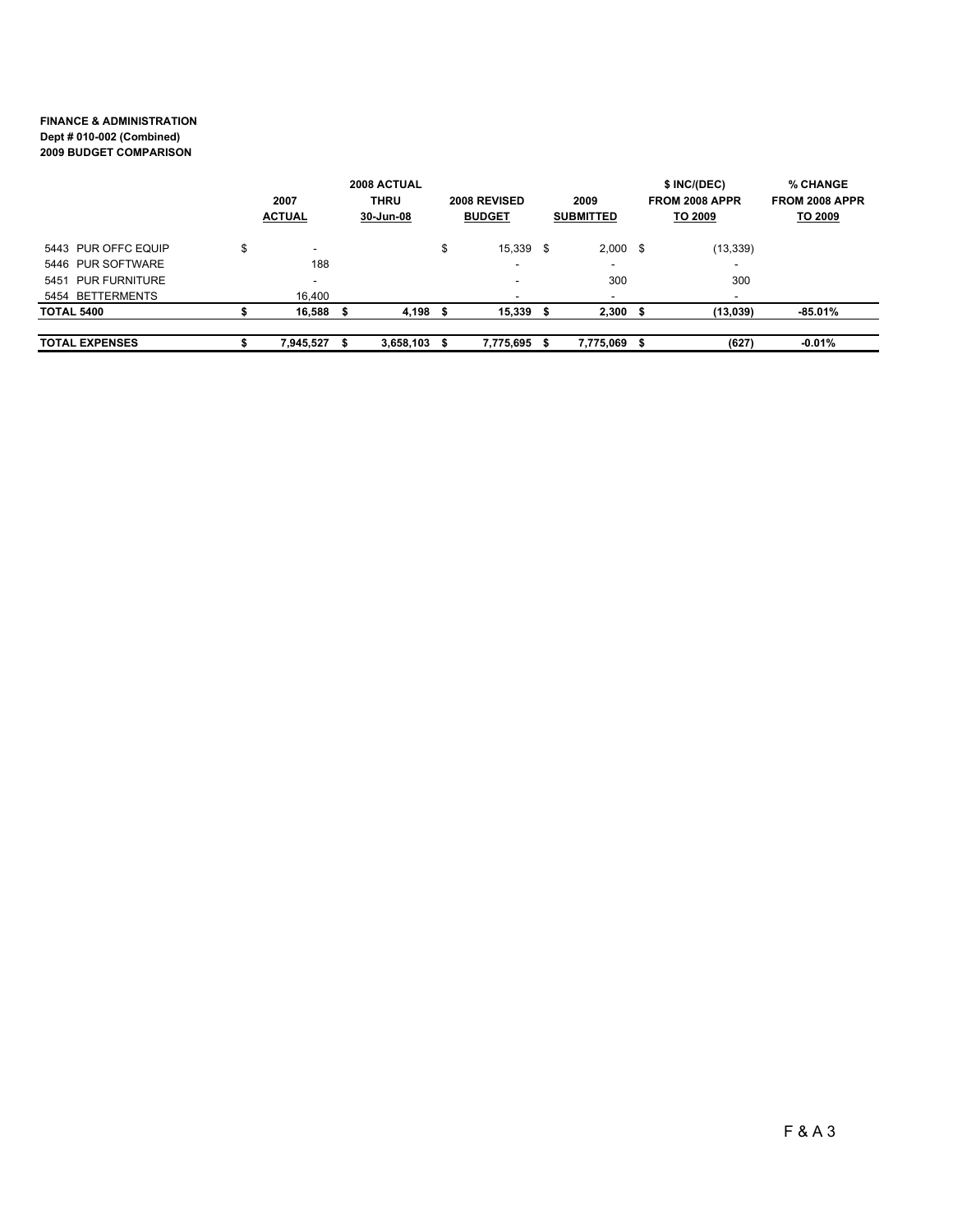|       | Finance & Administration 2009-2013 Capital Improvement Program |                          |                                 |      |                             |      |      |  |  |  |
|-------|----------------------------------------------------------------|--------------------------|---------------------------------|------|-----------------------------|------|------|--|--|--|
|       | <b>FUNDING SOURCE CODE:</b>                                    | <b>GRP-Grant Pending</b> |                                 |      | PT-Property Tax             |      |      |  |  |  |
|       | CC-Cumulative Capital Fund                                     | LE-Lease                 |                                 |      | <b>RB-Revenue Bond</b>      |      |      |  |  |  |
|       | <b>CDBG-Community Development Block Grant</b>                  |                          | InfraBd-Infrastructure Bond     |      | ST-State Source             |      |      |  |  |  |
|       | CEDIT-Co. Economic Development Income Tax                      |                          | LRS-Local Roads & Streets       |      | <b>SU-Sewer Utility</b>     |      |      |  |  |  |
|       | <b>CO-County Source</b>                                        | MISC-Miscellaneous       |                                 |      | SWU-Stormwater Utility      |      |      |  |  |  |
|       | FED-Federal Source                                             |                          | MVH-Motor Vehicle Highway       |      | TIF-Tax Increment Financing |      |      |  |  |  |
|       | <b>GOB-General Obligation Bond</b>                             |                          | PCBF-Park Cumulative Bldg. Fund |      | UF-User Fee                 |      |      |  |  |  |
|       | <b>GRA-Grant Approved</b>                                      | <b>PS-Private Source</b> |                                 |      | <b>WU-Water Utility</b>     |      |      |  |  |  |
| Item# | <b>Project Title &amp; Description</b>                         | <b>Funding</b>           |                                 |      | <b>Expenditure</b>          |      |      |  |  |  |
|       |                                                                | <b>Source</b>            | 2009                            | 2010 | 2011                        | 2012 | 2013 |  |  |  |

## **Controller**

| --<br>Printers        | $- -$ | 1,000 | $E^{\alpha}$<br><u></u><br>uu |      | $F_{00}$<br><b>UUC</b> |  |
|-----------------------|-------|-------|-------------------------------|------|------------------------|--|
| Office<br>: turnıture | $- -$ |       |                               | ,000 |                        |  |

#### Payroll

|   | Scanner                      | DT | $\overline{\phantom{0}}$ |     |     | 500 |  |
|---|------------------------------|----|--------------------------|-----|-----|-----|--|
| - | Office Chairs                | DT | 300                      | 300 | 300 |     |  |
|   | Machine<br>$-L \cap V$<br>a۸ | DT |                          |     | 600 |     |  |

## Purchasing

|              | . .<br>IPrinter upgrades | DT. | 000,  | 100  | ,100  | .100  | 100  |
|--------------|--------------------------|-----|-------|------|-------|-------|------|
|              |                          |     |       |      |       |       |      |
| <b>TOTAL</b> |                          |     | 2.300 | 900, | 3,000 | 2.100 | .100 |

## **Controller**

1. Replace 1 laser printer

2. Office furniture, chairs, etc.

## Payroll

1. Scan documents

2. 2009 - 2011: purchase one office chair per year; replacing chairs purchased in 2007.

3. Replace fax machine

## **Purchasing**

1. Printer upgrade: 2009 1 HP printer & 1 Okidata printer for purchase orders; 2010 - 1 HP 4000 printer; 2011 - 1 HP 4000 printer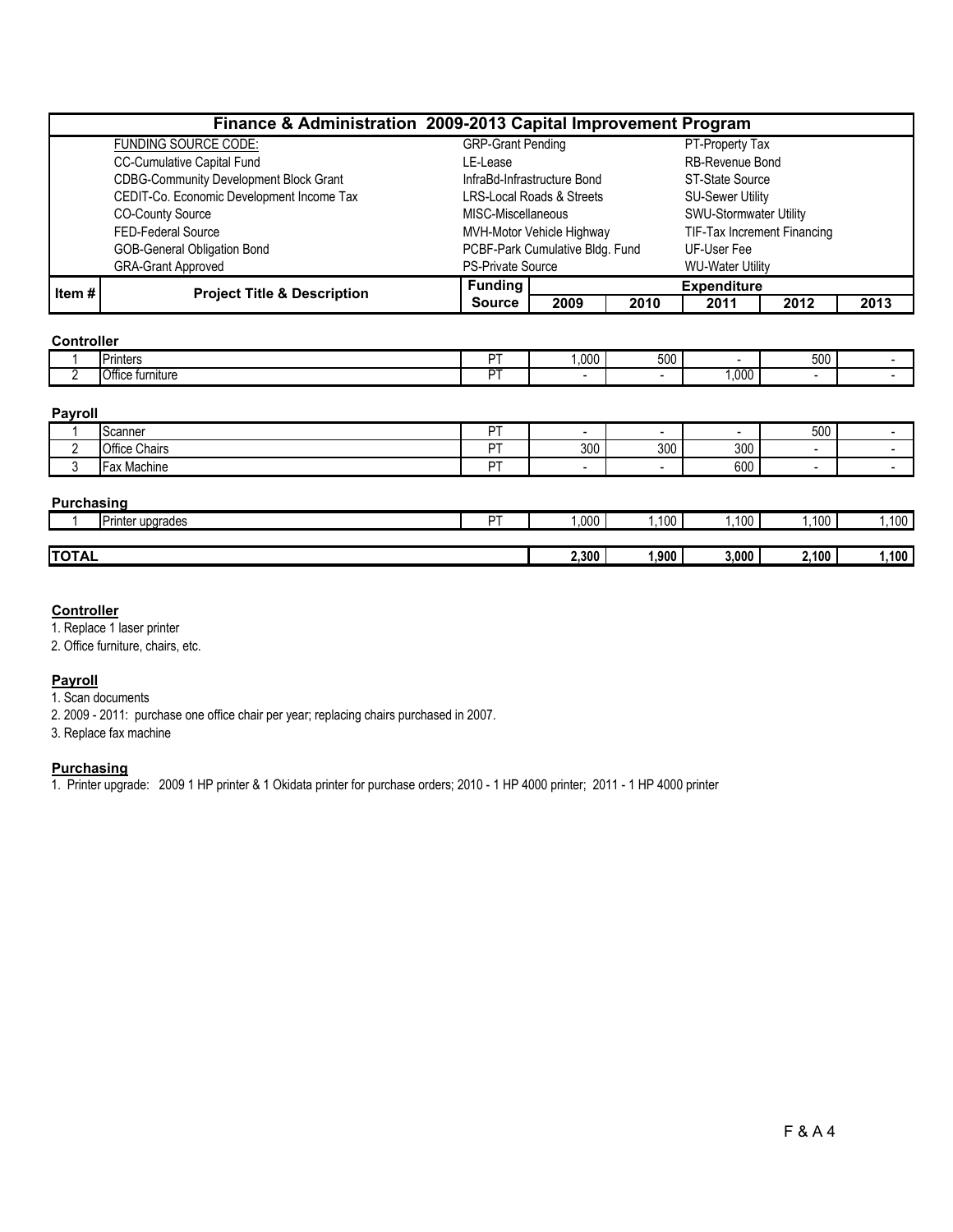|                | Finance & Administration-Property Management 2009-2013 Capital Improvement Program                             |                          |                                      |                |                                    |                |                  |
|----------------|----------------------------------------------------------------------------------------------------------------|--------------------------|--------------------------------------|----------------|------------------------------------|----------------|------------------|
|                | <b>FUNDING SOURCE CODE:</b>                                                                                    | <b>GRP-Grant Pending</b> |                                      |                | PT-Property Tax                    |                |                  |
|                | CC-Cumulative Capital Fund                                                                                     | LE-Lease                 |                                      |                | RB-Revenue Bond                    |                |                  |
|                | <b>CDBG-Community Development Block Grant</b>                                                                  |                          | InfraBd-Infrastructure Bond          |                | ST-State Source                    |                |                  |
|                | CEDIT-Co. Economic Development Income Tax                                                                      |                          | <b>LRS-Local Roads &amp; Streets</b> |                | <b>SU-Sewer Utility</b>            |                |                  |
|                | <b>CO-County Source</b>                                                                                        | MISC-Miscellaneous       |                                      |                | SWU-Stormwater Utility             |                |                  |
|                | FED-Federal Source                                                                                             |                          | MVH-Motor Vehicle Highway            |                | <b>TIF-Tax Increment Financing</b> |                |                  |
|                | GOB-General Obligation Bond                                                                                    |                          | PCBF-Park Cumulative Bldg. Fund      |                | UF-User Fee                        |                |                  |
|                | <b>GRA-Grant Approved</b>                                                                                      | <b>PS-Private Source</b> |                                      |                | <b>WU-Water Utility</b>            |                |                  |
| Item#          | <b>Project Title &amp; Description</b>                                                                         | <b>Funding</b>           |                                      |                | <b>Expenditure</b>                 |                |                  |
|                |                                                                                                                | Source                   | 2009                                 | 2010           | 2011                               | 2012           | 2013             |
| 1              | <b>Fort Wayne Fire Department</b>                                                                              |                          | 380,000                              | 3,640,000      | 90,000                             | $\blacksquare$ |                  |
|                | a. Fire Prevention Bureau - Relocate from Lahmeyer Rd.                                                         | CC                       |                                      | 100,000        |                                    |                |                  |
|                | b. Replace roof - Fire Station #7 - 1602 Lindenwood Ave.                                                       | CC                       | 60,000                               |                |                                    |                |                  |
|                | c. Replace roof - Fire Station #6 - 1500 W. Coliseum Blvd.                                                     | CC                       | 60,000                               |                |                                    |                |                  |
|                | d. Replace roof - Fire Station #11 - 405 E. Rudisill Blvd.                                                     | CC                       | 60,000                               |                |                                    |                |                  |
|                | e. Replace roof - Fire Station #14 - 3400 Reed Rd.                                                             | CC                       | 60,000                               |                |                                    |                |                  |
|                | f. Replace main roof - Fire Station #1 - 419 E. Main St.                                                       | CC                       |                                      | 200,000        |                                    |                |                  |
|                | g. Fill cracks & reseal parking lots at Fire Stations.                                                         | CC                       | 20,000                               | 20,000         | 20,000                             |                |                  |
|                | h. Resurface parking lot                                                                                       |                          |                                      |                |                                    |                |                  |
|                | Fire Station #8 - 6035 Rothman & Fire Station #10 - 3122 N. Anthony                                            | <b>CC</b>                |                                      | 20,000         |                                    |                |                  |
|                | i. Upgrade Workout Room - Fire Station #2, 2023 Taylor St.                                                     | CC                       | 30,000                               |                |                                    |                |                  |
|                | Upgrade Workout Room - Fire Station #9, 2530 E. Pontiac St.                                                    | CC                       | 30,000                               |                |                                    |                |                  |
|                | k. Upgrade Workout Room - Fire Station #11, 405 E. Rudisill Blvd.                                              | CC                       | 30,000                               |                |                                    |                |                  |
|                | I. Fire Administration/Shop Parking Lot - 307 E. Murray St.                                                    | CC                       | 30.000                               |                |                                    |                |                  |
|                | m. Rebuild of Fire Station #1 - 419 E. Main St.                                                                | CC                       |                                      | 3,000,000      |                                    |                |                  |
|                | n. Renovations - 307 E. Murray St.                                                                             | CC                       |                                      | 300.000        |                                    |                |                  |
|                | o. Upgrades to Fire Station #14 - 3400 Reed Rd.                                                                | CC                       |                                      |                | 30,000                             |                |                  |
|                | p. Upgrades to Fire Station #5 - 5801 Bluffton Rd.                                                             | CC                       |                                      |                | 20,000                             |                |                  |
|                | q. Upgrades to Fire Station #6 - 1500 W. Coliseum Blvd.                                                        | CC                       |                                      |                | 20,000                             |                |                  |
| $\overline{2}$ | Animal Care & Control - 3020 Hillegas Road                                                                     |                          | 14,800                               | 5,800          | 5,800                              | 18,000         | 13,745           |
|                | a. Paint walls/doors                                                                                           | СC                       | 4,000                                |                |                                    |                |                  |
|                | b. Paint Building Interior                                                                                     | CC                       | 8,000                                |                |                                    |                |                  |
|                | c. Replace seating in interaction rooms.                                                                       | СC                       | 2,800                                |                |                                    |                |                  |
|                | d. Strip/reseal metal window rounds in adoption.                                                               | CC                       |                                      | 5,800          |                                    |                |                  |
|                | e. Strip/reseal metal window rounds in adoption.                                                               | CC                       |                                      |                | 5,800                              |                |                  |
|                | f. Powerwash and seal brick exterior.                                                                          | <b>CC</b>                |                                      |                |                                    | 18,000         |                  |
|                | g. Remove/Replace VCT in Lobbies, Office, Ed Center, & Ed area offices.                                        | CC                       |                                      | 203,000        | 516,000                            | 16,000         | 13,745<br>16,000 |
| 3              | Police Operations Center - 1320 E. Creighton Avenue<br>a. Replace carpet - Records Bureau & Conf Room (1st fl) | CC                       |                                      | 25,000         |                                    |                |                  |
|                |                                                                                                                | $\overline{cc}$          |                                      | 52,000         |                                    |                |                  |
|                | b. New ceiling project/renovate - (3rd & 4th fls.)<br>c. New ceiling project - Records Bureau (1st fl.)        | CC                       |                                      | 15,000         |                                    |                |                  |
|                | d. Plumbing replacement                                                                                        | <b>CEDIT</b>             |                                      |                | 500,000                            |                |                  |
|                | e. Remodel Interview area (6th fl.)                                                                            | CC                       |                                      | 40,000         |                                    |                |                  |
|                | f. Painting of floors (3rd, 5th, 6th fls.)                                                                     | CC                       |                                      | 35,000         |                                    |                |                  |
|                |                                                                                                                | CC                       |                                      | 20,000         |                                    |                |                  |
|                | g. Replace carpet - Victim Assistance & Community Room<br>h. Replace individual heating units                  | CC                       |                                      | 16,000         | 16,000                             | 16,000         | 16,000           |
|                | Police Academy - 1903 St. Mary's Ave.                                                                          |                          | 1,200                                | 96,200         | 1,200                              | 1,200          | 1,200            |
|                | a. Lowe's - Miscellaneous Supplies                                                                             | <b>MISC</b>              | 1,200                                | 1,200          | 1,200                              | 1,200          | 1,200            |
|                | b. Laboratory Room for Vice & Narcotics                                                                        | <b>CC</b>                |                                      | 95,000         |                                    |                |                  |
| 5              | <b>City-County Building - leased space</b>                                                                     |                          | $\blacksquare$                       | 90,000         | $\blacksquare$                     | ٠              | $\blacksquare$   |
|                | a. 9th floor carpet replacement (20,000 sf)                                                                    | CC                       |                                      | 45,000         |                                    |                |                  |
|                | b. 8th floor carpet replacement (20,000 sf)                                                                    | cc                       |                                      | 45,000         |                                    |                |                  |
| 6              | Fleet Management -1701 South Lafayette                                                                         |                          | 30,000                               |                | ٠                                  | $\blacksquare$ | $\bullet$        |
|                | a. Replace windows                                                                                             | CC                       | 30,000                               |                |                                    |                |                  |
| $\overline{1}$ | Street Light Operations - 335 E. Murray                                                                        |                          | 23,000                               | $\blacksquare$ | $\blacksquare$                     | $\blacksquare$ | ÷                |
|                | a. Replace boiler in warehouse                                                                                 | CC                       | 20,000                               |                |                                    |                |                  |
|                | b. Replace buildings air compressor                                                                            | $_{\rm CC}$              | 3,000                                |                |                                    |                |                  |
| 8              | Contingent Building Repairs - for unforeseen repairs during year                                               | cc                       | (49,000)                             | (3,635,000)    | (213,000)                          | 364,800        | 369,055          |
|                | Budget \$400,000 annual, less CC items 1-8 and no CEDIT                                                        |                          |                                      |                |                                    |                |                  |
| <b>TOTAL</b>   |                                                                                                                |                          | 400,000                              | 400,000        | 400,000                            | 400,000        | 400,000          |
|                |                                                                                                                |                          |                                      |                |                                    |                |                  |

1. Fort Wayne Fire Department – Replacement of roofs for Fire Station #6, #7, #11, and #14 in 2009, and Fire Station #1 in 2010. Relocation cost of Fire Investigation Office in 2010. Fill in cracks and reseal parking lots at Fire Stations every year 2009-20011. Resurface parking lots at Fire Stations #8 & #10 in 2010. Upgrades to Fire Stations #2, #9, and #11 in 2009. Resurface the parking lot at Fire Administration Shop in 2009. Rebuild Fire Station #1, renovate Fire Administration in 2010. In 2011 upgrade Fire Stations #5, #6, and #14.

2. Animal Control - Paint walls/doors in 2009. Paint interior building in 2009. Replace seating in 2009. In 2010 and 2011 strip and reseal metal window rounds in adoptions. Powerwash and seal brick exterior in 2012. In 2013 remove and replace VCT tile in lobbies, office, Ed. Center, and Ed area offices.

3. Police Operations Center - New ceilings & renovations (3rd & 4th Floors) in 2010. New ceiling Records Bureau (1st Floor) in 2010. Remodel Interview Room (6th Floor) in 2010. Paint the 3rd, 5th & 6th floors in 2010. Replace carpet in Records Bureau and Conference Room and Victims Assistance and Community Room in 2008. Continue replacement of individual heating units begun in 2007. Replace plumbing in 2010.

4. Police Academy - Purchase miscellaneous supplies for water softener and minor repairs through a Lowe's every year from 2009-2011. In 2010 construct new laboratory room for Vice & Narcotics.

5. City County Building – Carpet replacement for various floors will begin in 2008. The carpet replacement program will be continued to enhance a professional atmosphere of city offices. 6. Fleet Management - Replace windows in 2009.

7. Street Light Operations - Replace boiler in warehouse in 2009. Replace the buildings air compressor in 2009.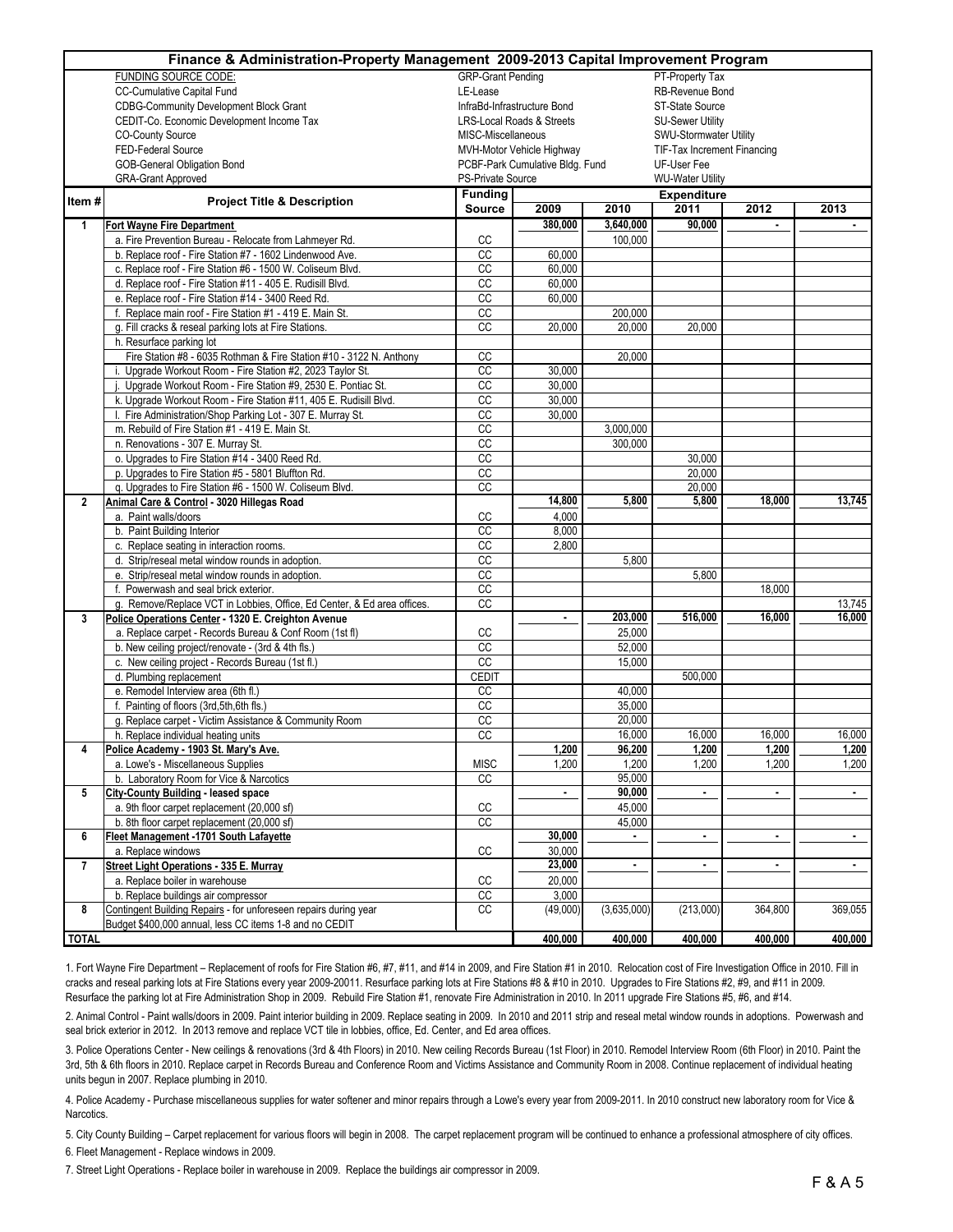|                | Information Systems 2009-2013 Capital Improvement Program     |                                 |                                 |                         |                             |                |                |  |  |  |
|----------------|---------------------------------------------------------------|---------------------------------|---------------------------------|-------------------------|-----------------------------|----------------|----------------|--|--|--|
|                | <b>FUNDING SOURCE CODE:</b>                                   | <b>GRP-Grant Pending</b>        |                                 |                         | PT-Property Tax             |                |                |  |  |  |
|                | CC-Cumulative Capital Fund                                    | I F-I ease                      |                                 |                         | RB-Revenue Bond             |                |                |  |  |  |
|                | <b>CDBG-Community Development Block Grant</b>                 |                                 | InfraBd-Infrastructure Bond     |                         | ST-State Source             |                |                |  |  |  |
|                | CEDIT-Co. Economic Development Income Tax                     |                                 | LRS-Local Roads & Streets       |                         | <b>SU-Sewer Utility</b>     |                |                |  |  |  |
|                | <b>CO-County Source</b>                                       | MISC-Miscellaneous              |                                 |                         | SWU-Stormwater Utility      |                |                |  |  |  |
|                | FED-Federal Source                                            |                                 | MVH-Motor Vehicle Highway       |                         | TIF-Tax Increment Financing |                |                |  |  |  |
|                | <b>GOB-General Obligation Bond</b>                            |                                 | PCBF-Park Cumulative Bldg. Fund |                         | <b>UF-User Fee</b>          |                |                |  |  |  |
|                | <b>GRA-Grant Approved</b>                                     | PS-Private Source               |                                 | <b>WU-Water Utility</b> |                             |                |                |  |  |  |
| Item#          | <b>Project Title &amp; Description</b>                        | <b>Funding</b><br><b>Source</b> |                                 |                         | <b>Expenditure</b>          |                |                |  |  |  |
|                |                                                               |                                 | 2009                            | 2010                    | 2011                        | 2012           | 2013           |  |  |  |
|                | Software for City Webmaster                                   | CC                              |                                 |                         |                             |                |                |  |  |  |
| $\overline{2}$ | <b>Telephone Replacements</b>                                 | <sub>CC</sub>                   | 420,000                         | 500,000                 | 500.000                     | 500.000        | 500,000        |  |  |  |
| 3              | Additional Disk Space for Servers                             | <b>CC</b>                       |                                 |                         |                             |                |                |  |  |  |
|                | (Cubis, Cyborg, Spillman, video, photos, data storage)        |                                 |                                 |                         |                             |                |                |  |  |  |
| 4              | Network Tools                                                 | CC                              | $\overline{a}$                  | $\overline{a}$          |                             | 100,000        | 100,000        |  |  |  |
| 5              | Analytical tools/development tools                            | <b>CC</b>                       |                                 |                         |                             |                |                |  |  |  |
| 6              | Billing Inventory System Replacement - Radio Shop             | <b>CC</b>                       | 80,000                          |                         |                             |                | $\overline{a}$ |  |  |  |
| $\overline{7}$ | Messaging Switch upgrade (replace an aging 800 switch w/EDVO) | <b>CC</b>                       |                                 |                         |                             | $\overline{a}$ |                |  |  |  |
| 8              | Servers (SAN - Application migration continuation)            | CC                              | $\overline{a}$                  | 150,000                 |                             | $\overline{a}$ |                |  |  |  |
| 9              | Network Upgrades                                              | CC                              | $\overline{a}$                  | $\blacksquare$          | 250,000                     | 150,000        | 150,000        |  |  |  |
| 10             | Hansen - Modules/CAL's                                        | <b>CC</b>                       |                                 |                         |                             |                |                |  |  |  |
| 11             | Spillman Software Upgrades                                    | <b>CC</b>                       | 15,000                          | 100,000                 |                             | $\blacksquare$ |                |  |  |  |
| 12             | <b>Disaster Recoverv</b>                                      | CC                              |                                 |                         |                             |                |                |  |  |  |
| 13             | Mobile Computing AVL for CU                                   | WU                              | $\blacksquare$                  | 50,000                  | 50,000                      | 50,000         | 50,000         |  |  |  |
| 14             | Parks Upgrade phase 2 maintainance module for Rec trac        | CC                              | 25,000                          |                         |                             |                |                |  |  |  |
| 15             | <b>Accela Additional Licenses/Resources</b>                   | CC                              | 60,000                          |                         |                             |                |                |  |  |  |
| <b>TOTAL</b>   |                                                               |                                 | 600,000                         | 800,000                 | 800,000                     | 800,000        | 800,000        |  |  |  |